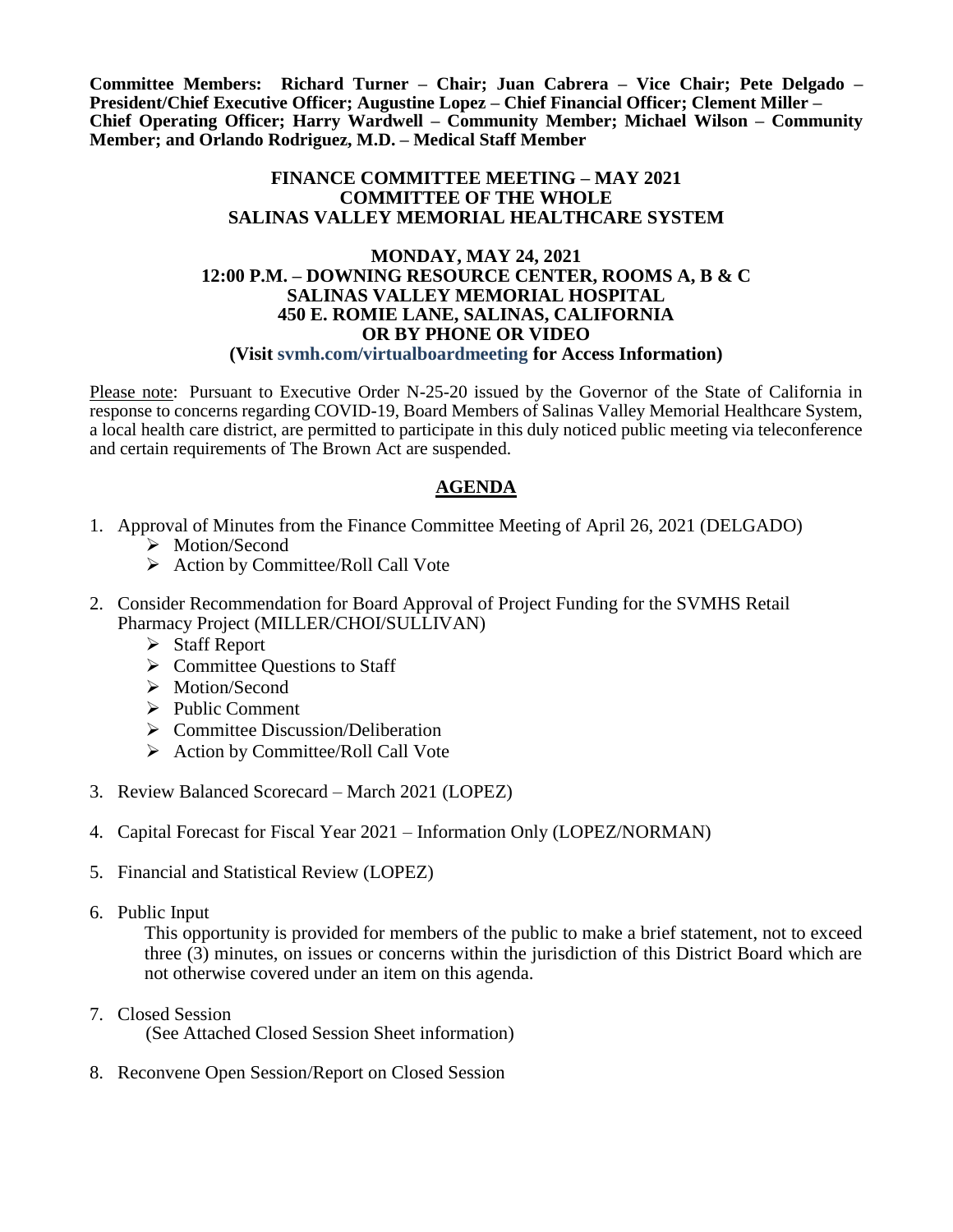- 9. Review and Consider Recommendation for Board Approval of Fiscal Year 2022 Operating and Capital Budget (LOPEZ)
	- Staff Report
	- $\triangleright$  Committee Ouestions to Staff
	- > Motion/Second
	- $\triangleright$  Public Comment
	- $\triangleright$  Committee Discussion/Deliberation
	- $\triangleright$  Action by Committee/Roll Call Vote
- 10. Adjournment The June 2021 Finance Committee Meeting is scheduled for **Monday, June 21, 2021, at 12:00 p.m.**

Notes: This Committee meeting may be attended by Board Members who do not sit on this Committee. In the event that a quorum of the entire Board is present, this Committee shall act as a Committee of the Whole. In either case, any item acted upon by the Committee or the Committee of the Whole will require consideration and action by the full Board of Directors as a prerequisite to its legal enactment.

Requests for a disability related modification or accommodation, including auxiliary aids or services, in order to attend or participate in a meeting should be made to the Executive Assistant during regular business hours at 831-755-0741. Notification received 48 hours before the meeting will enable the District to make reasonable accommodations.

The Committee packet is available at the Committee Meeting, at www.svmh.com, and in the Human Resources Department of the District. All items appearing on the agenda are subject to action by the Committee.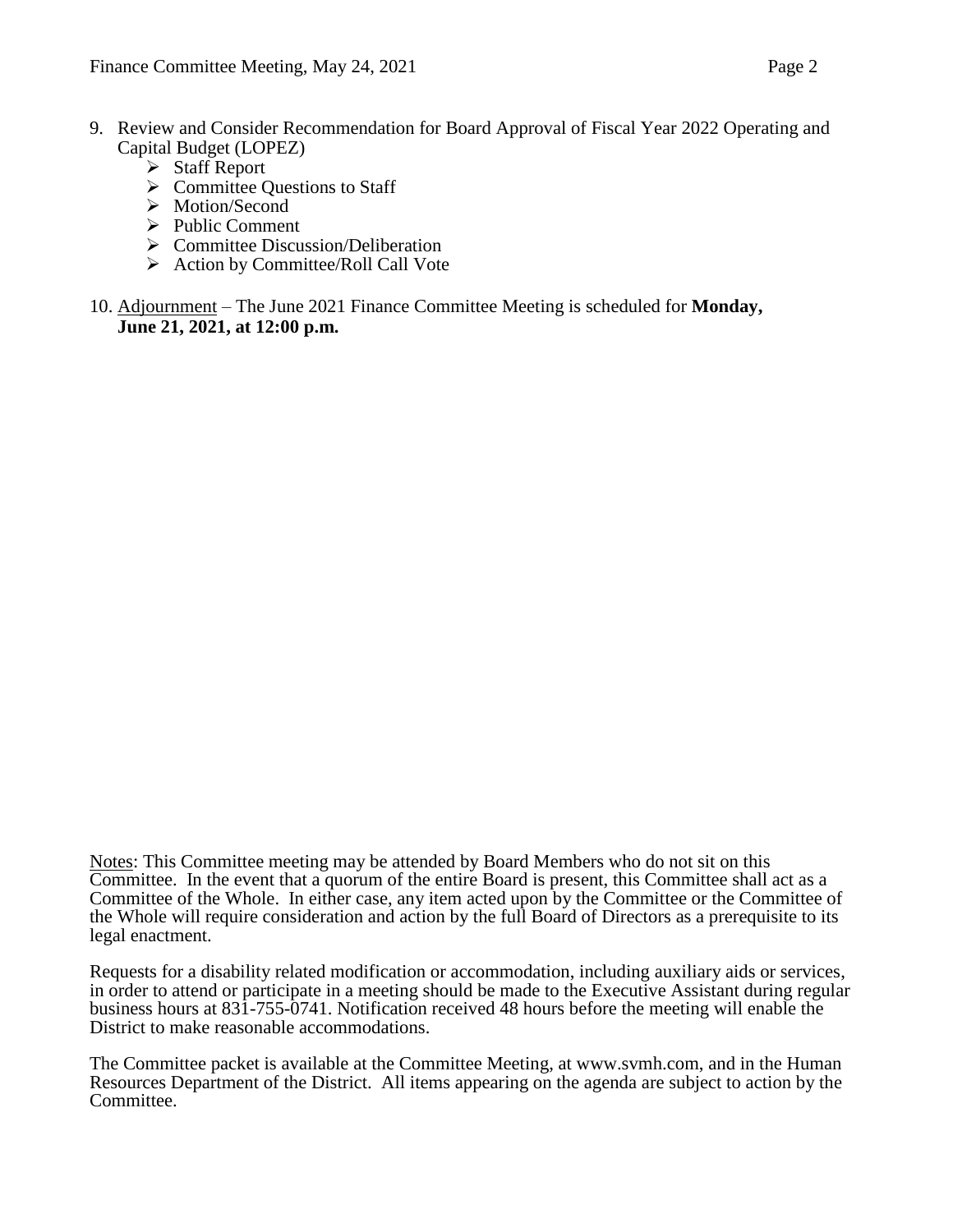## **FINANCE COMMITTEE MEETING OF THE BOARD OF DIRECTORS – COMMITTEE OF THE WHOLE**

## **AGENDA FOR CLOSED SESSION**

Pursuant to California Government Code Section 54954.2 and 54954.5, the board agenda may describe closed session agenda items as provided below. No legislative body or elected official shall be in violation of Section 54954.2 or 54956 if the closed session items are described in substantial compliance with Section 54954.5 of the Government Code.

## **CLOSED SESSION AGENDA ITEMS**

## **[ ] LICENSE/PERMIT DETERMINATION** (Government Code §54956.7)

**Applicant(s)**: (Specify number of applicants)

## **[ ] CONFERENCE WITH REAL PROPERTY NEGOTIATORS** (Government Code §54956.8)

**Property:** (Specify street address, or if no street address, the parcel number or other unique reference, of the real property under negotiation):

**Agency negotiator:** (Specify names of negotiators attending the closed session):

**Negotiating parties**: (Specify name of party (not agent): **Under negotiation:** (Specify whether instruction to negotiator will concern price, terms of payment, or both):

### **[ ] CONFERENCE WITH LEGAL COUNSEL-EXISTING LITIGATION** (Government Code §54956.9(d)(1))

**Name of case:** (Specify by reference to claimant's name, names of parties, case or claim numbers):

 $\overline{\phantom{a}}$ , or

**Case name unspecified:** (Specify whether disclosure would jeopardize service of process or existing settlement negotiations):

## **[ ] CONFERENCE WITH LEGAL COUNSEL-ANTICIPATED LITIGATION** (Government Code §54956.9)

Significant exposure to litigation pursuant to Section 54956.9(d)(2) or (3) (Number of potential cases):

Additional information required pursuant to Section 54956.9(e):

Initiation of litigation pursuant to Section  $54956.9(d)(4)$  (Number of potential cases):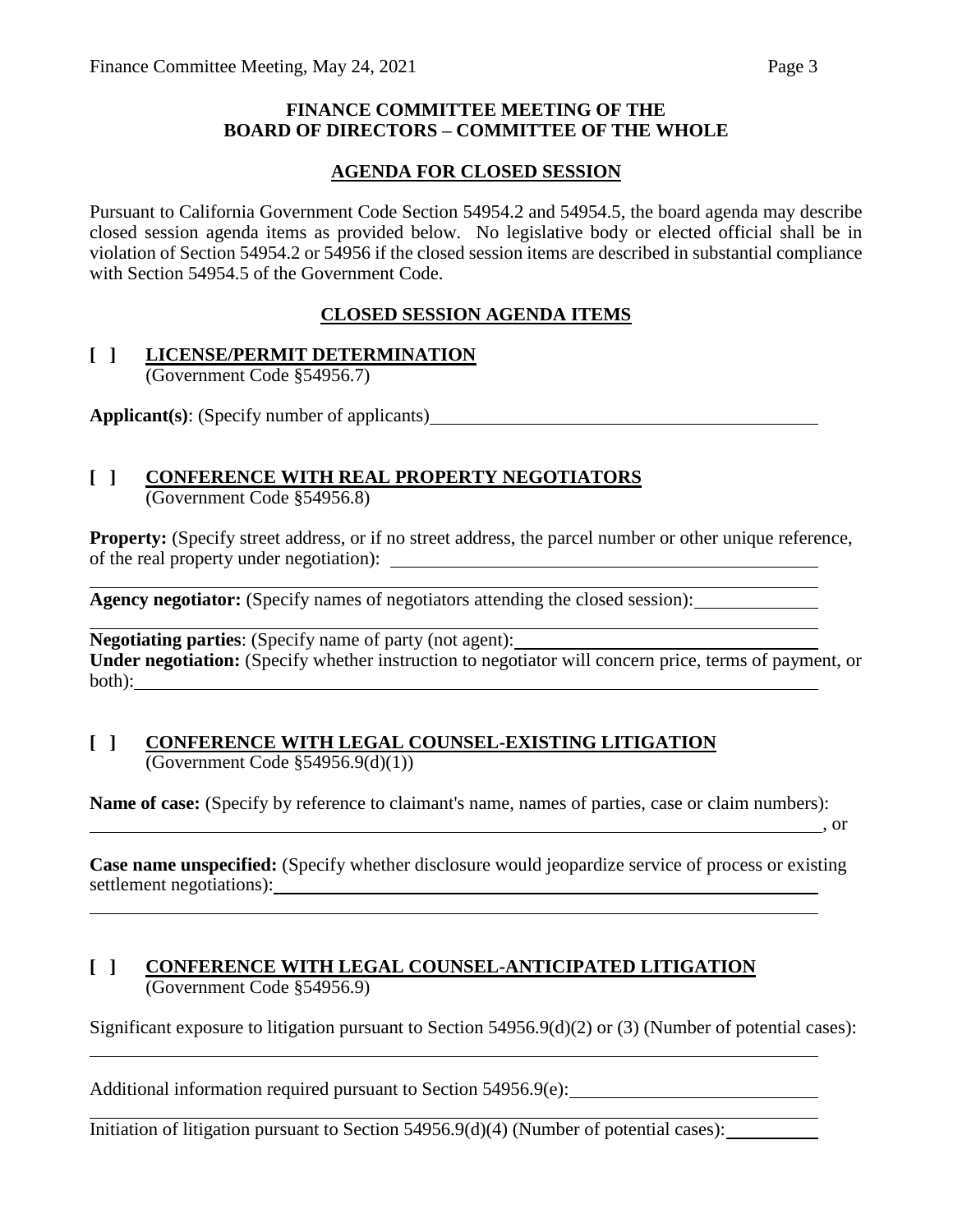## **[ ] LIABILITY CLAIMS** (Government Code §54956.95)

**Claimant:** (Specify name unless unspecified pursuant to Section 54961):

**Agency claimed against**: (Specify name):

# **[ ] THREAT TO PUBLIC SERVICES OR FACILITIES**

(Government Code §54957)

**Consultation with**: (Specify name of law enforcement agency and title of officer):

# **[ ] PUBLIC EMPLOYEE APPOINTMENT**

(Government Code §54957)

**Title**: (Specify description of position to be filled):

# **[ ] PUBLIC EMPLOYMENT**

(Government Code §54957)

**Title:** (Specify description of position to be filled):

## **[ ] PUBLIC EMPLOYEE PERFORMANCE EVALUATION** (Government Code §54957)

**Title:** (Specify position title of employee being reviewed):

## **[ ] PUBLIC EMPLOYEE DISCIPLINE/DISMISSAL/RELEASE** (Government Code §54957)

(No additional information is required in connection with a closed session to consider discipline, dismissal, or release of a public employee. Discipline includes potential reduction of compensation.)

## **[ ] CONFERENCE WITH LABOR NEGOTIATOR** (Government Code §54957.6)

**Agency designated representative:** (Specify name of designated representatives attending the closed session):